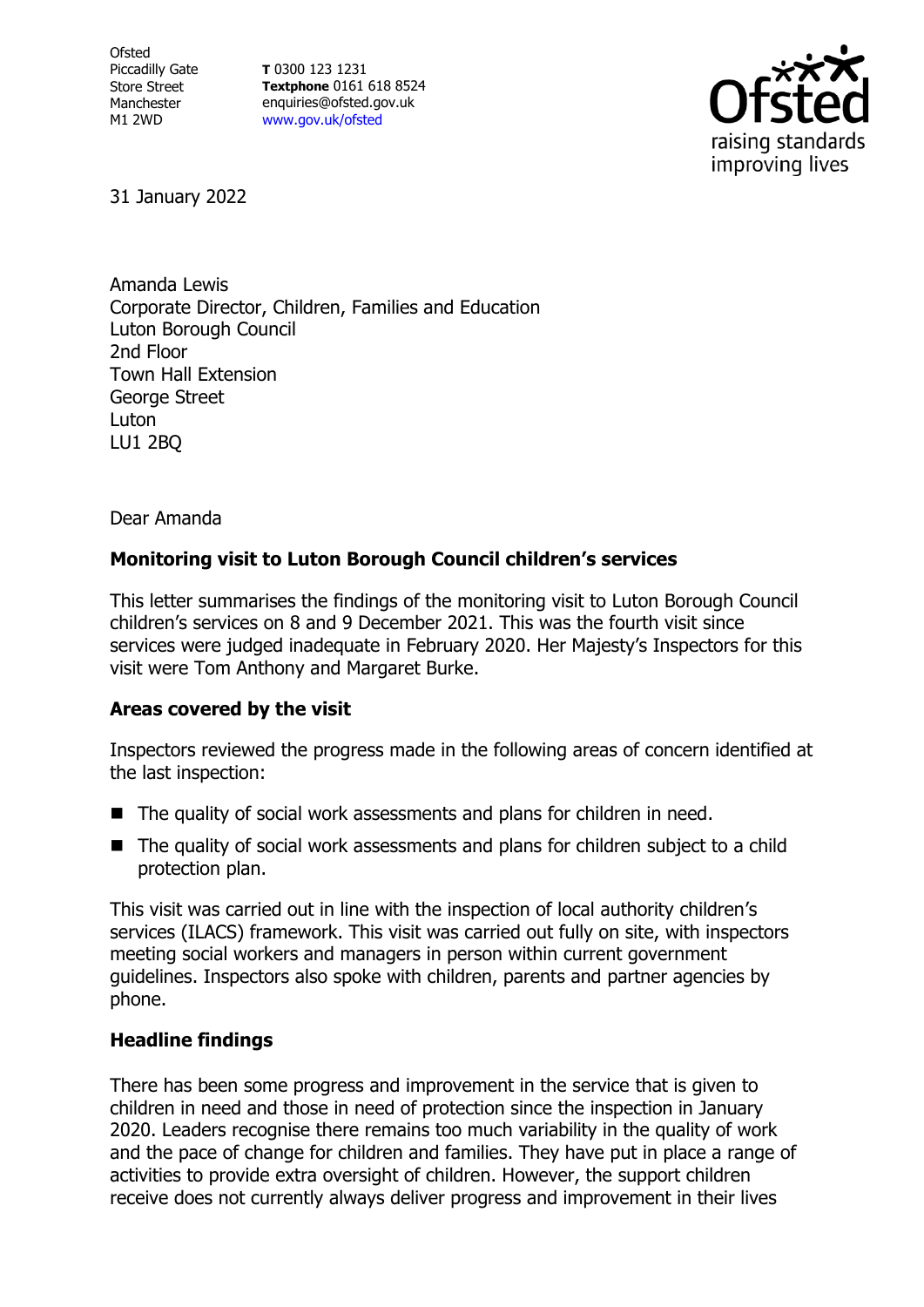

swiftly enough. There is more to do to ensure that practice is of a consistent quality to improve the experience and progress of children.

Financial investment has created increased capacity within the service and means that children are supported by workers who generally have smaller caseloads. Leaders know that the workforce is the most critical resource. A well-considered workforce strategy, central to which is the development of social workers through their Assessed and Supported Year in Employment (ASYE) and beyond, is beginning to improve workforce stability.

Social workers visit children regularly, helping to keep them safe. However, the quality of assessments and plans is still too varied and too dependent on the skills and experience of children's allocated worker. Management oversight and supervision is not yet achieving the consistency of improvement needed for all children.

## **Findings and evaluation of progress**

The impact of COVID-19 on children, families and the workforce in Luton has been enormous. The diverse, transient and ever-changing community has been significantly affected. Leaders, practitioners and partners have continued to identify children at risk and to provide support to them and their families, despite the obvious challenges and risks. Strong corporate commitment has led to investment to improve the support provided to children and their families. Social workers and partners have continued to see children and families face to face when this is needed. They have made good use of virtual visits and hybrid meetings to ensure that not only social workers but also other professionals are able to see children and families to provide advice, help and support. Children told inspectors that their social workers spent time getting to know them and provided valued help to them and their families.

Children who have been assessed as being in need of help and those on child protection plans are supported in the family safeguarding service with the right level of social work intervention. Assessments of children's needs, however, are not always up to date, and their quality varies greatly, depending on the skills and expertise of their allocated worker. Social workers are able to identify risks, including risks associated with substance misuse, neglect and the impact of poor parental mental health. Children and families benefit from the involvement of a range of community services that provide effective specialist support to parents. This helps reduce the impact of these issues on children's lives.

The support children receive does not always result in quick enough improvement in their lives. In some cases, plans to support children have not been delivered within agreed timescales. Supervision is not ensuring a consistent quality of practice and timely impact for children. Leaders recognise that the pace of change for children needs to improve and have put in place additional oversight and assurance mechanisms that are helping to mitigate the fact that some children and families are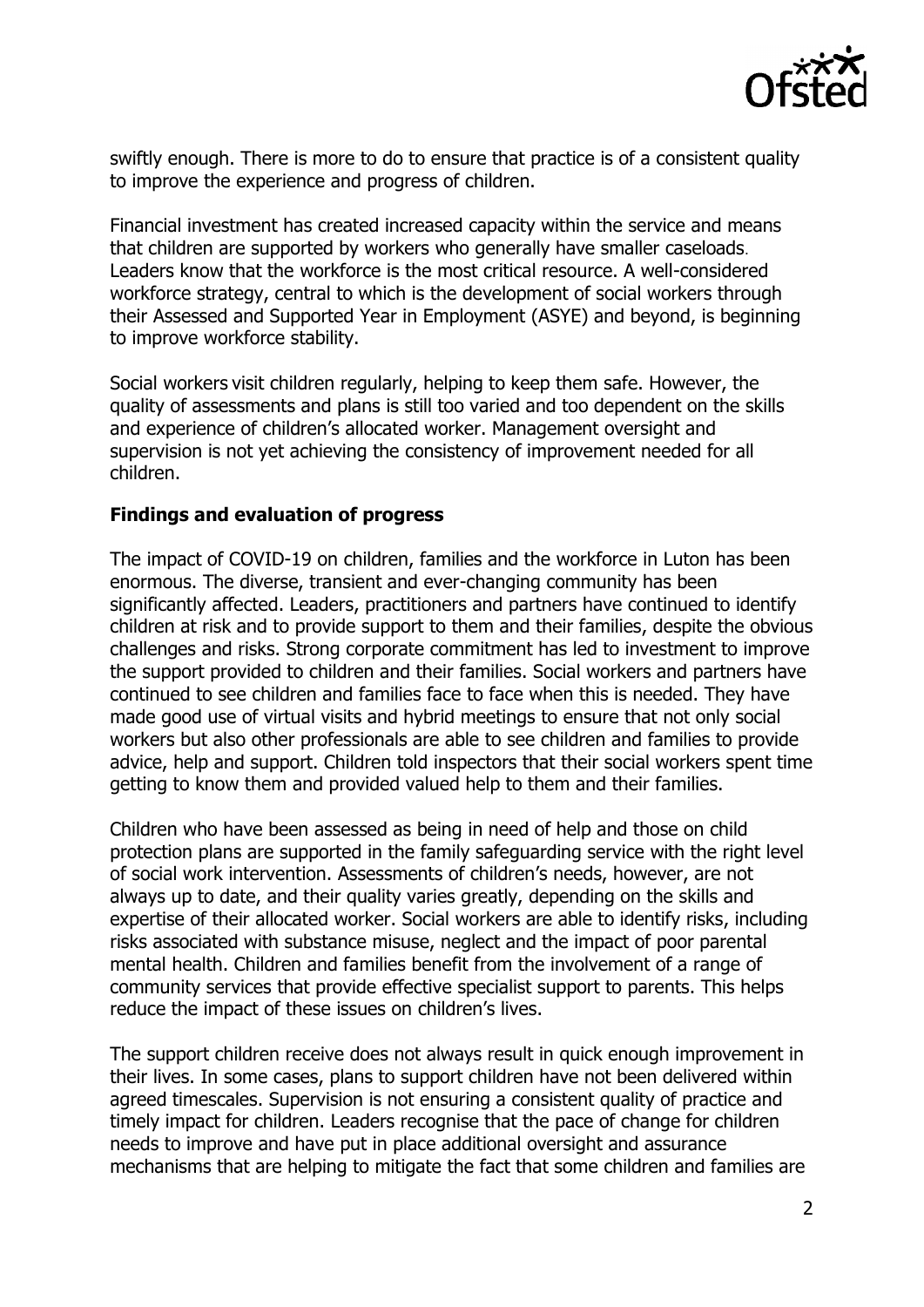

not receiving support swiftly enough. Moderated case audits that identify detailed timebound actions, increased oversight by independent reviewing officers (IROs) and thorough case reviews by senior managers are helping some children get the support that they need. However, not all children benefit from this additional oversight.

Since the last full inspection, leaders have increased capacity across the service and added more social worker posts to the family safeguarding service. Although improving, staff turnover and changes of social worker are also still having an impact on children and their families. They experience a loss of momentum and delayed activity as new workers take time to become familiar with children's information and history and develop relationships with the families they have been allocated to work with.

Identified by leaders as a priority area for improvement, most children's plans are now clearly written, focus on identified risks and needs and set out actions within clear timescales. Children, families and other agencies know who is expected to take action to meet children's needs. However, some child protection plans are still too long. This means they do not provide a clear enough focus on the things that matter most. More recent child protection plans are shorter and set out more clearly what change is required to keep children safe.

Decision-making in child protection case conferences is effective. Conferences are well attended and partner agencies are engaged in developing and delivering plans to improve children's circumstances. IROs engage well with parents and children. In order to prevent further delays, some families receive input directly from IROs, who take action to progress plans when support to children and families has not been delivered within agreed timeframes.

Children's progress is monitored at multi-agency core group and child in need review meetings. Parents attend meetings and are central to the plans made for their children. Although they do not always drive progress at sufficient pace, review meetings do provide a regular opportunity for professionals to review and update plans.

Disabled children receive good support and they make good progress in education. Social workers engage well with children, including those with individual communication needs. While most parents are supported well to provide the care they need, those who have caring needs or other needs of their own are not consistently offered a carer's assessment.

Children who go missing or who are identified as being vulnerable to criminal or sexual exploitation are identified swiftly. Strong and effective work, both within the Family Partnership and Youth Offending Service and involving practitioners across the wider partnership, is helping to engage children and families and reduce levels of risk faced by children.